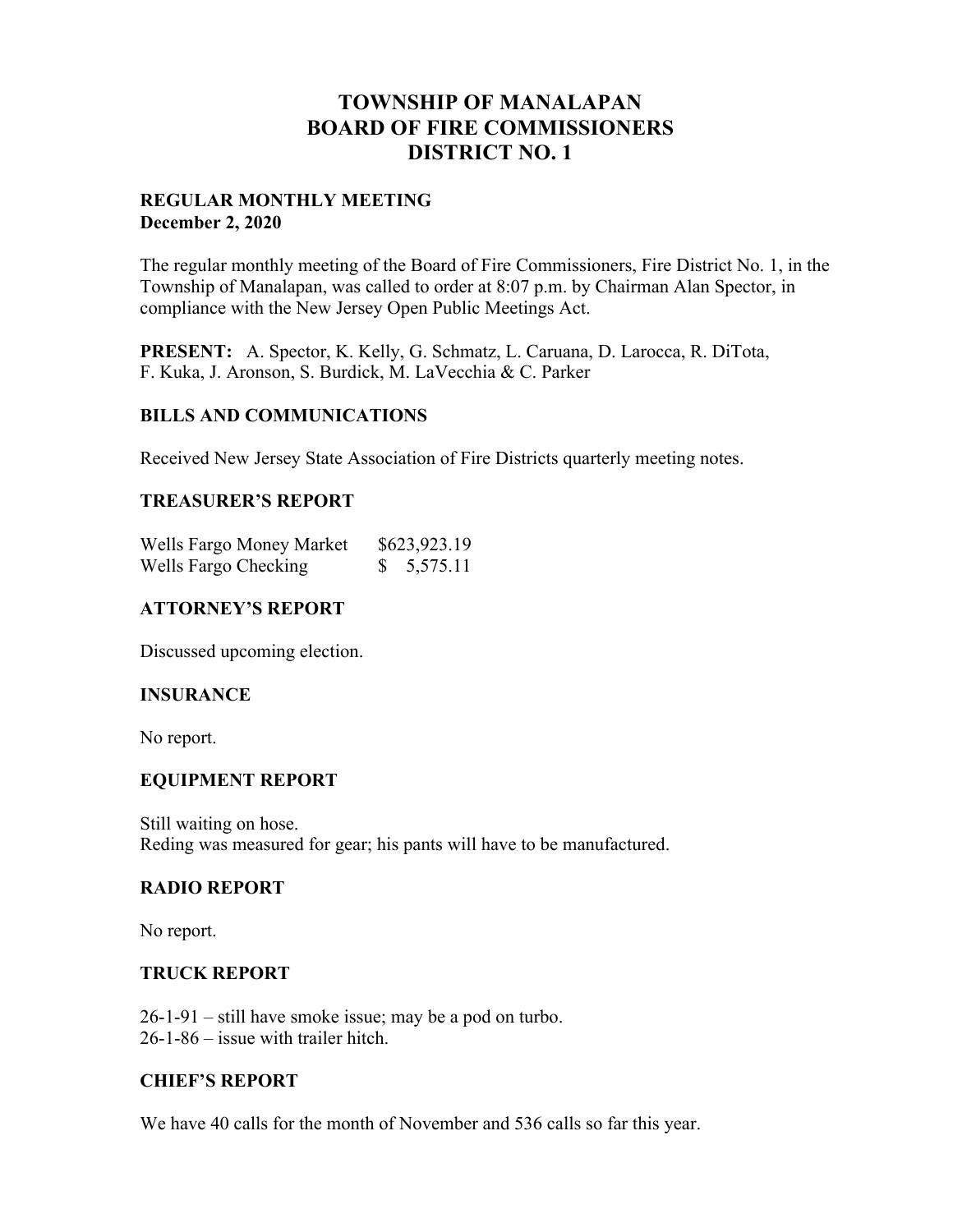Met with insurance company with Commissioner Caruana. They recommended the height placards in the trucks be moved and also to post occupancy signs for the meeting rooms in both firehouses.

All truck service records are in order and complete in their own binders with all hose and ladder testing.

Would like to discard all old radio equipment.

Chief DiTota thanked all the Commissioners for working with him for the past three years.

## **MEMBERSHIP REPORT**

No report.

## **ASSOCIATION REPORT**

Still trying to get a second quote for the outside sign. HVAC at Satellite is not working; received 2 quotes.

### **TRUSTEES' REPORT**

No report.

## **OLD BUSINESS**

See attached.

### **NEW BUSINESS**

Commissioner Schmatz made a motion to pay all vouchers; this was seconded by Commissioner Kelly. All voted aye.

Commissioner LaRocca made a motion for \$7,300 to Artic Air to replace air conditioning at Satellite; this was seconded by Commissioner Schmatz. All voted aye.

Commissioner LaRocca made a motion not to exceed \$16,000 to replace the LED sign out front; this was seconded by Commissioner Caruana. All voted aye.

Commissioner Spector made a Resolution authorizing the transfer of funds within budget lines for the 2020 budget; this was seconded by Commissioner Kelly. All voted aye.

Commissioner Spector made a Resolution authorizing the temporary budget for 2021; this was seconded by Commissioner Kelly. All voted aye.

Commissioner Spector made a Resolution introducing the 2021 budget; this was seconded by Commissioner Kelly. All voted aye.

Commissioner Spector made a Resolution accepting the 2019 audit; this was seconded by Commissioner Kelly. All voted aye.

Meeting opened to the public at 8:57 p.m.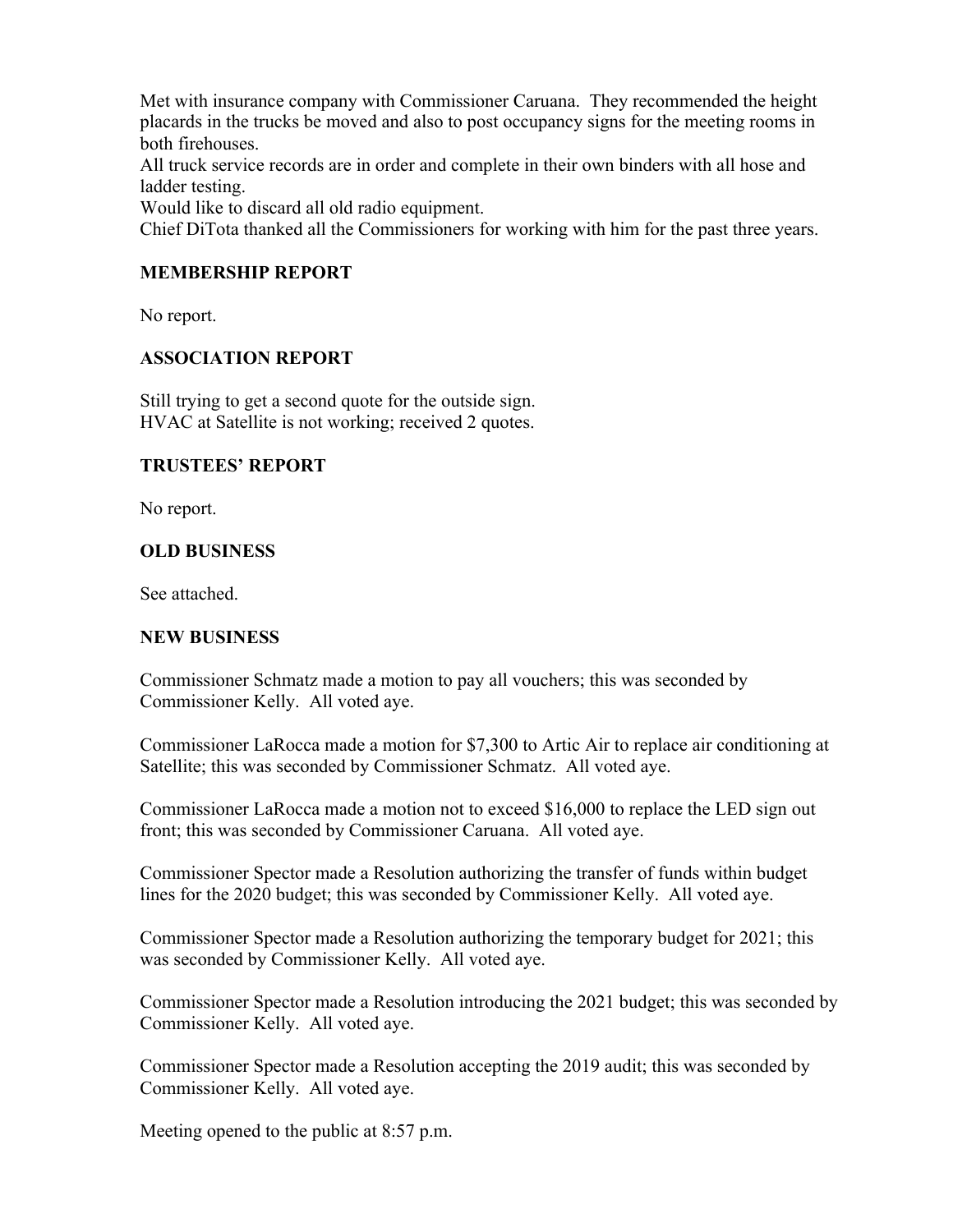A motion was made by Commissioner Spector to adjourn; it was seconded by Commissioner Kelly and all voted aye.

Meeting adjourned at 9:00 p.m.

 Respectfully submitted, Kenneth Kelly, Clerk